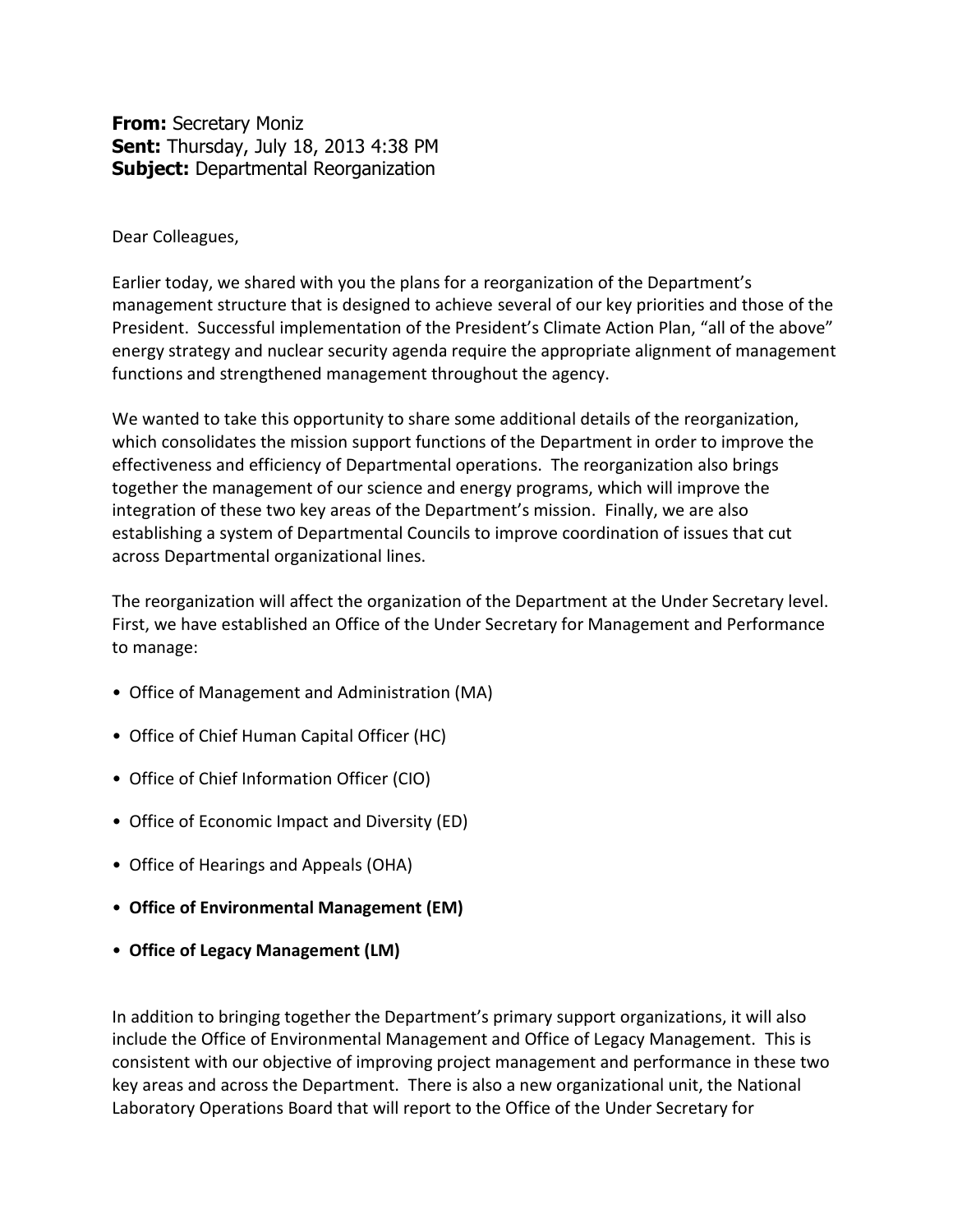Management and Performance, and will enable us to tackle the administrative issues affecting the laboratory system using an enterprise-wide approach. Worker health, safety, and security continue to be critically important priorities, and we are in the process of reviewing how to strengthen our capacity to meet these challenges within this new structure.

Second, the current position of Under Secretary for Science is expanded to encompass both science and energy. The resulting Office of the Under Secretary for Science and Energy will manage:

- Office of Science (SC)
- Office of Fossil Energy (FE)
- Office of Energy Efficiency and Renewable Energy (EERE)
- Office of Nuclear Energy (NE)
- Office of Electricity Delivery and Energy Reliability (OE)
- Office of Indian Energy (IE)
- Office of Technology Transfer Coordinator

We must have the ability to closely integrate and move quickly among basic science, applied research, technology demonstration, and deployment. The innovation chain is not linear, but rather one that requires feedback among its various elements. This is particularly the case with regard to clean energy as we work to implement the President's Climate Action Plan. This Office of the Under Secretary for Science and Energy will provide us the framework to make further improvements in this regard. In addition, the majority of our national labs will reside within this organizational unit.

The Under Secretary for Nuclear Security continues to be a dual-hatted position as Administrator of the National Nuclear Security Administration.

Finally, in order to better address important policy issues that affect a number of programs across the Department, we are establishing the following Secretarial Councils:

- An Energy Council
- A National Laboratory Policy Council
- A revised Credit Review Board
- A Cyber Security Council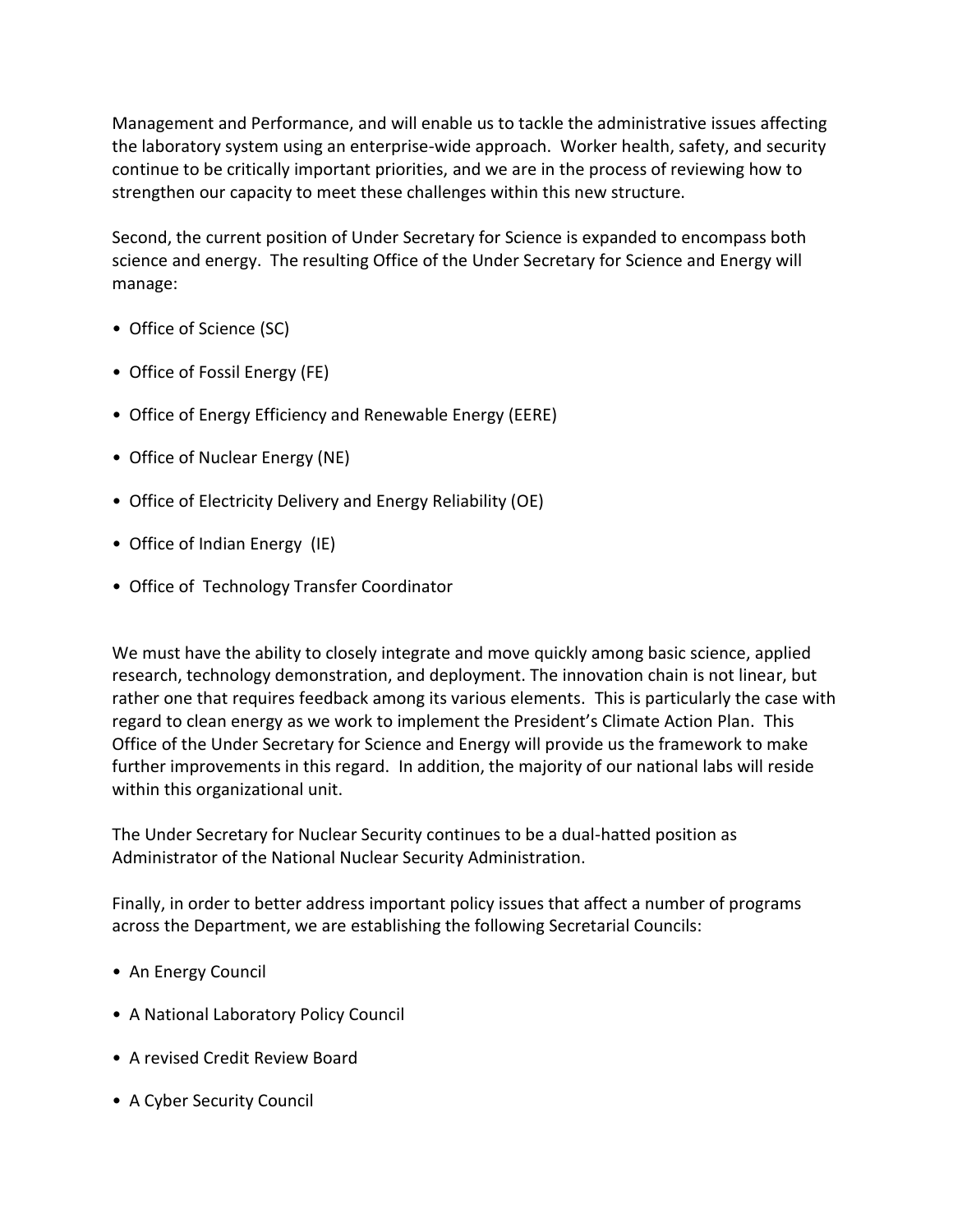We also are reactivating and restructuring the Secretary of Energy Advisory Board (SEAB), with the restructured SEAB having four standing sub-committees to address each of the major Departmental mission areas.

Finding additional ways to improve the management and performance of Departmental programs is a continuing challenge that will remain a high priority. Last week, for example, the President asked all of his Cabinet Officers to develop an agenda of further management initiatives to guide the Administration over the next four years. We have several additional study efforts underway, and we hope to be able to move forward with additional initiatives in the near future. One area is a review of our energy policy and analysis capabilities, where some consolidation would enable the Department to take a better systems approach to policy analysis. This will be very important for the Department in supporting the planned Quadrennial Energy Review called for by the President in his Climate Action Plan. Another area under review is our oversight of security, where we are looking at ways to enhance line management responsibilities and improve accountability for securing the complex. We plan to report further on these items soon, following appropriate consultations.

We would like to highlight a number of senior personnel who have joined the Department in the past few months. Many of you have already met my Chief of Staff Kevin Knobloch and our two deputy chiefs of staff, Erica De Vos and Jonathan Levy. Erica is also serving as Director of the Executive Secretariat. Additionally, Ed Bolton recently joined the Deputy Secretary's Office as Chief of Staff.

Among our new program leadership are Bruce Held, Acting Under Secretary for Nuclear Security and Administrator for the National Nuclear Security Administration; Peter Davidson, Executive Director of the Loan Programs Office; David Klaus, Deputy Under Secretary for Management and Performance; and Jonathan Pershing, Deputy Assistant Secretary for Climate Change Policy and Technology.

A number of senior advisors have also joined us in the Office of the Secretary: Melanie Kenderdine (leading efforts on energy policy and systems analysis), John MacWilliams (clean energy finance and other issues), Jeff Hughes (national security and intelligence), Elizabeth Connell (environmental management), Adam Cohn (cyber security), Alison Markovitz (departmental operations), Dmitri Kusnezov (NNSA issues), Skila Harris (PMA issues), and Mary Louise Wagner (nuclear energy policy). Please join us in welcoming our new senior personnel to the Department. We are also working assiduously to advance excellent candidates to fill vacancies that require Senate confirmation.

Obviously this will continue to be a work in progress, and we are grateful for everyone's patience and support as we implement the reorganization.

We recognize the last few months have been a challenging time as we have adjusted to new and familiar faces, coming and going. There have been a number of vacancies, and so far, we are extremely impressed with the way so many people—career and appointee alike—have